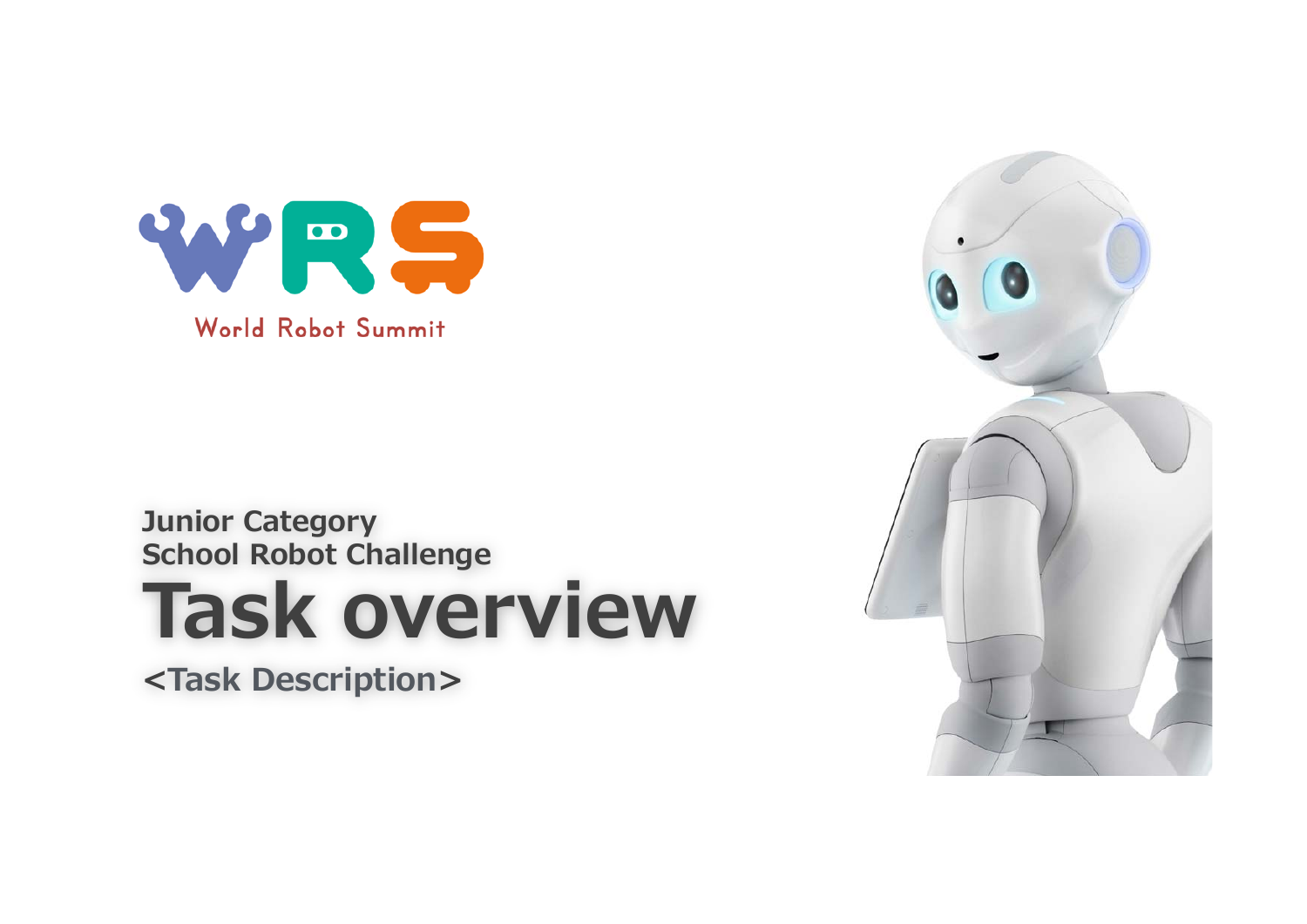



## **Task1︓Talk with person**

- **・A person approaches Pepper and says, "Hello Pepper"**
- **・Pepper faces the person approaching, and carries out a short conversation with the person**
- **・At the end of the conversation, Pepper asks what the person need (i.e. "What do you need?" )**
- **・When that person says "xx", Pepper moves toward the teacher**
- **・Pepper asks the teacher if s/he has "xx" (i.e. Do you have a xx?)**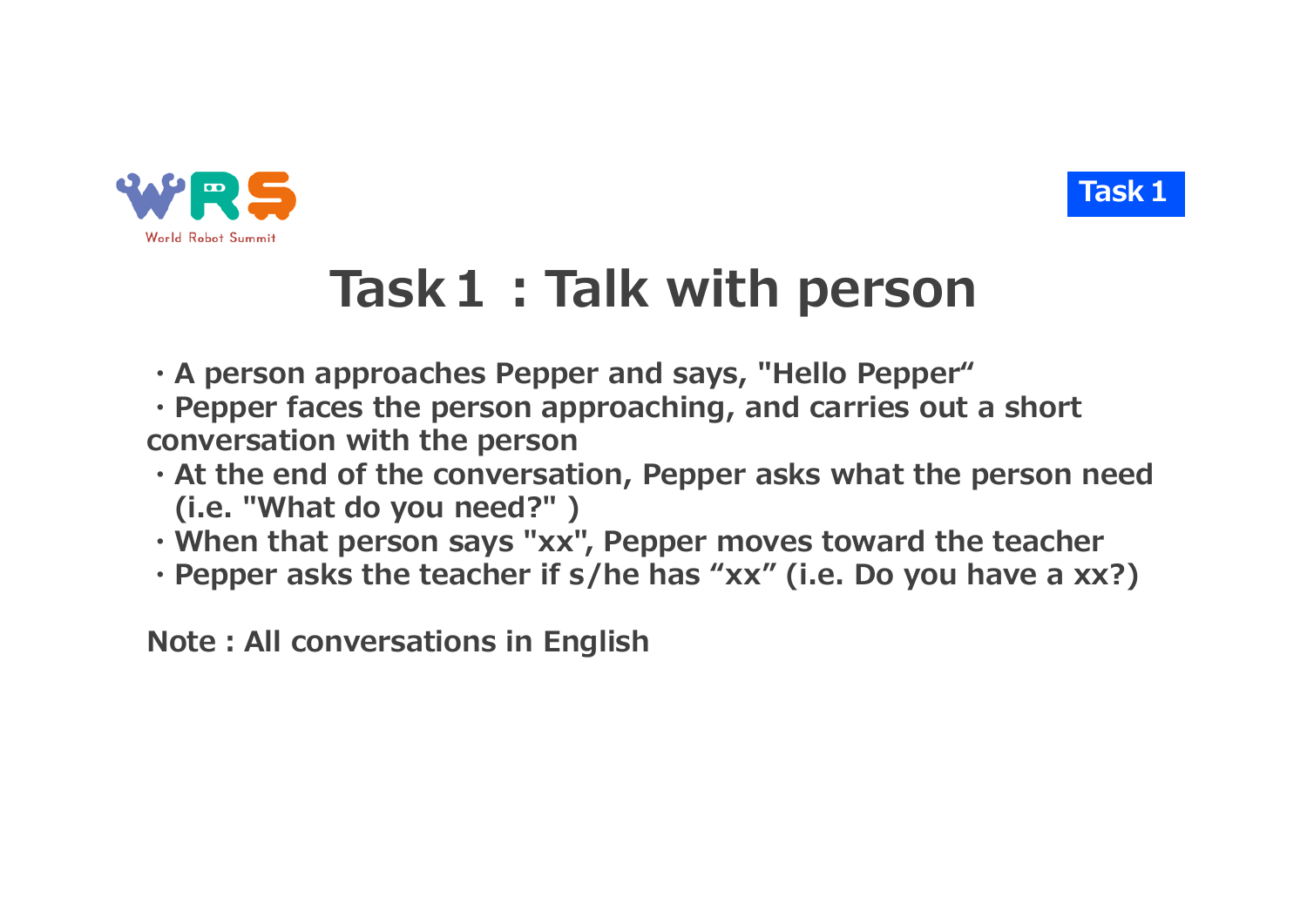

### **Task Description Task1**



# **Task1︓Talk with a person**

Someone from a team member

- ・Pepper starts from the specified location
- ・The starting position of the "Person" will be selected by the judge from A1 or E1.

A person approaches Pepper and says, "Hello Pepper"

**・Pepper faces the person approaching, and carries out a short conversation with the person**

- **・At the end of the conversation, Pepper asks what the person need (i.e. "What do you need?" )**
- When that person says "xx", Pepper moves toward the teacher
- **Pepper asks the teacher if s/he has "xx" (i.e. Do you have a xx?**

 $\cdot$  4 or more objects needs to be selected by the team  $\mathbb X$  If the objects could be randomly selected by the judges, 20 bonus points are rewarded.

**Note: All conversations in English** 

"Teacher" is a mentor or a friend of the team. Teacher waits at [A4]. ※20 bonus points will be rewarded if the location can be selected randomly by the judges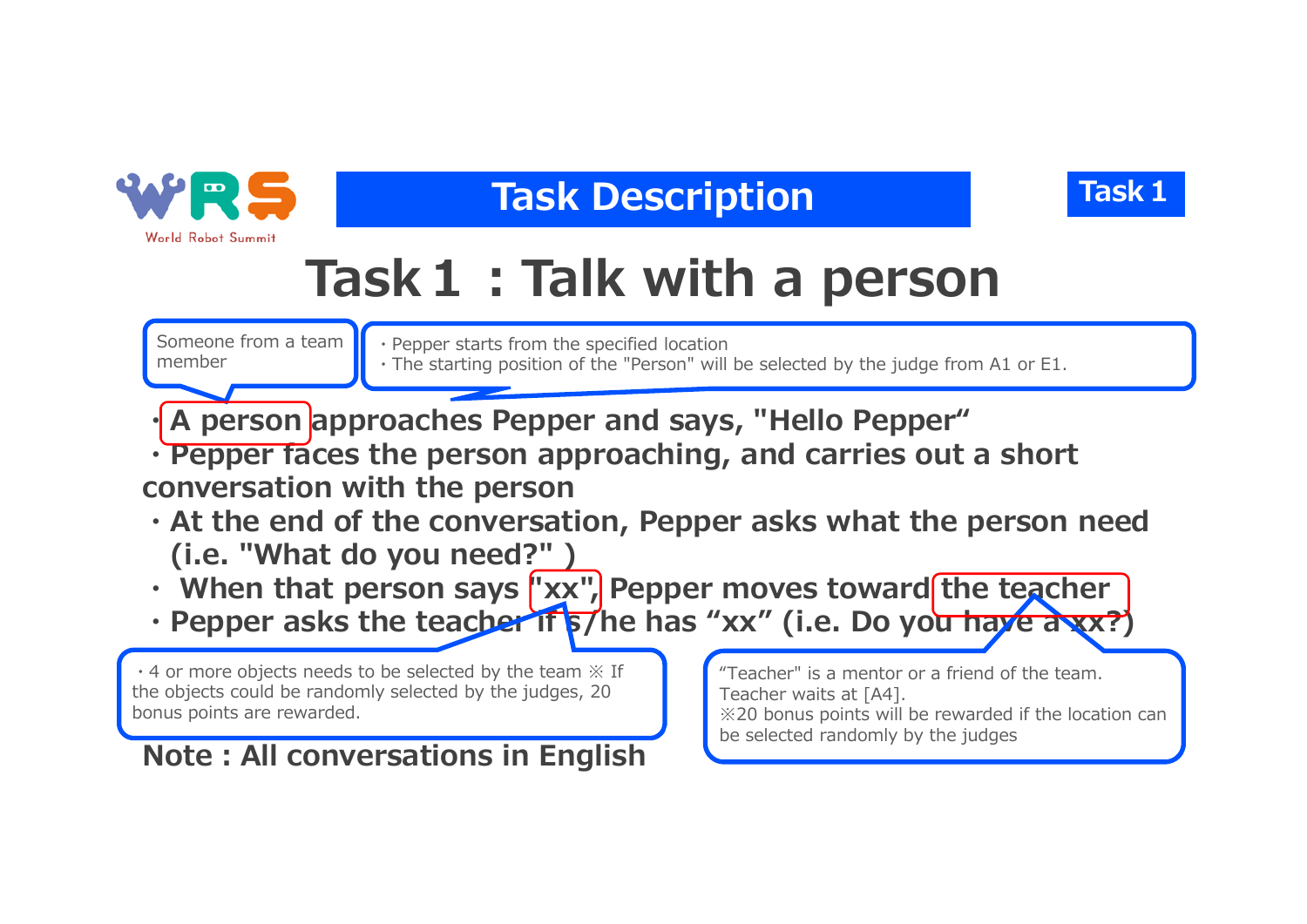

## **Stage description Task1**

#### **-Fill out the hearing sheet-**

**◆Selection of 'Person' to talk to Pepper** Choose from team members

#### **◆Create an object list**

Select 4 or more objects. (describe on the hearing sheet) **※ If the objects could be randomly selected by the judges, 20 bonus points are rewarded.**

#### **◆"teacher" is…**

the mentor or a friend of the team※ **20 bonus points will be rewarded if the location can be selected randomly by the judges**



#### **-Task Settings-**

※Position of Pepper is fixed to [C2] ※Position of Teacher is fixed to [A4] If team aims for the bonus points, the judge specifies the location.

・Declare the task.

・The judge specifies a object from the object list.

#### **※Not required if not specified**

・The judge specifies the start location of "person" as [A1] or [E1]

・"Teacher" waits at [A4]

※ **If team aims for the bonus points, the judge specifies the location.**

- ・Start the task using the app on Pepper's tablet.
- ・Running Task
- ・Declares the end of the task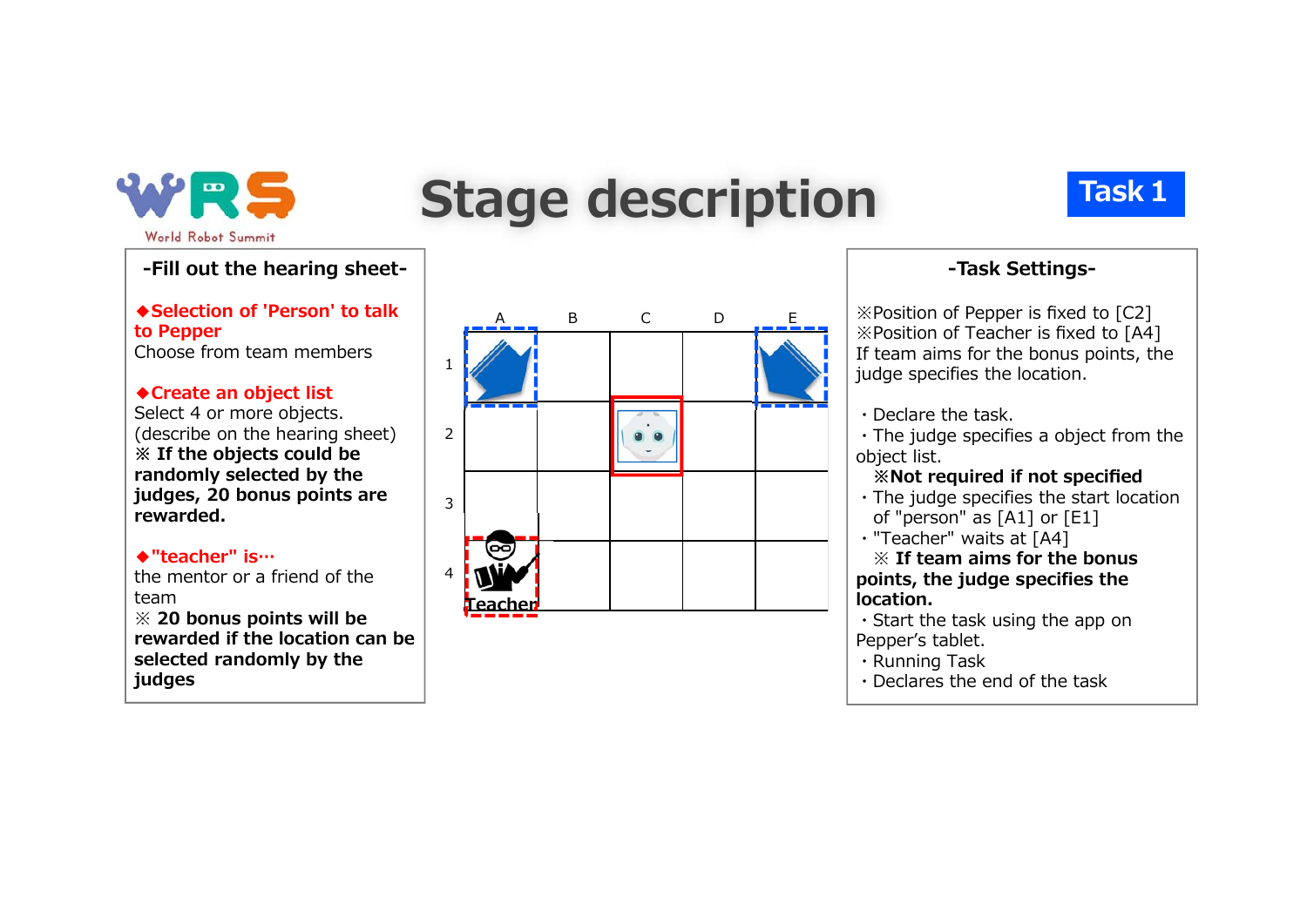| $\mathbf{m}$<br>World Robot Summit | <b>Scoring Criteria</b>                                            | <b>Task1</b>                                                                                                                                 |                                                                                                                                                   |                                                                                                 |
|------------------------------------|--------------------------------------------------------------------|----------------------------------------------------------------------------------------------------------------------------------------------|---------------------------------------------------------------------------------------------------------------------------------------------------|-------------------------------------------------------------------------------------------------|
| Task 1                             | 25pts                                                              | 25pts                                                                                                                                        | 25pts                                                                                                                                             | 25pts                                                                                           |
| Talk with a<br>person              | Recognize that<br>person are<br>approaching and<br>face the person | Talk with the<br>person facing in<br>the direction of<br>the person<br>(the conversation<br>includes the name<br>of the specified<br>object) | Recognize what<br>the person said<br>and tell the<br>words to the<br>"Teacher"                                                                    | Move to the<br>"Teacher"                                                                        |
|                                    |                                                                    |                                                                                                                                              | If Pepper<br>recognizes the<br>name of the<br>object randomly<br>selected by the<br>judge, and can<br>tell the teacher,<br>add 20 bonus<br>points | If Pepper can<br>reach the teacher<br>who is in a<br>random location,<br>add 20 bonus<br>points |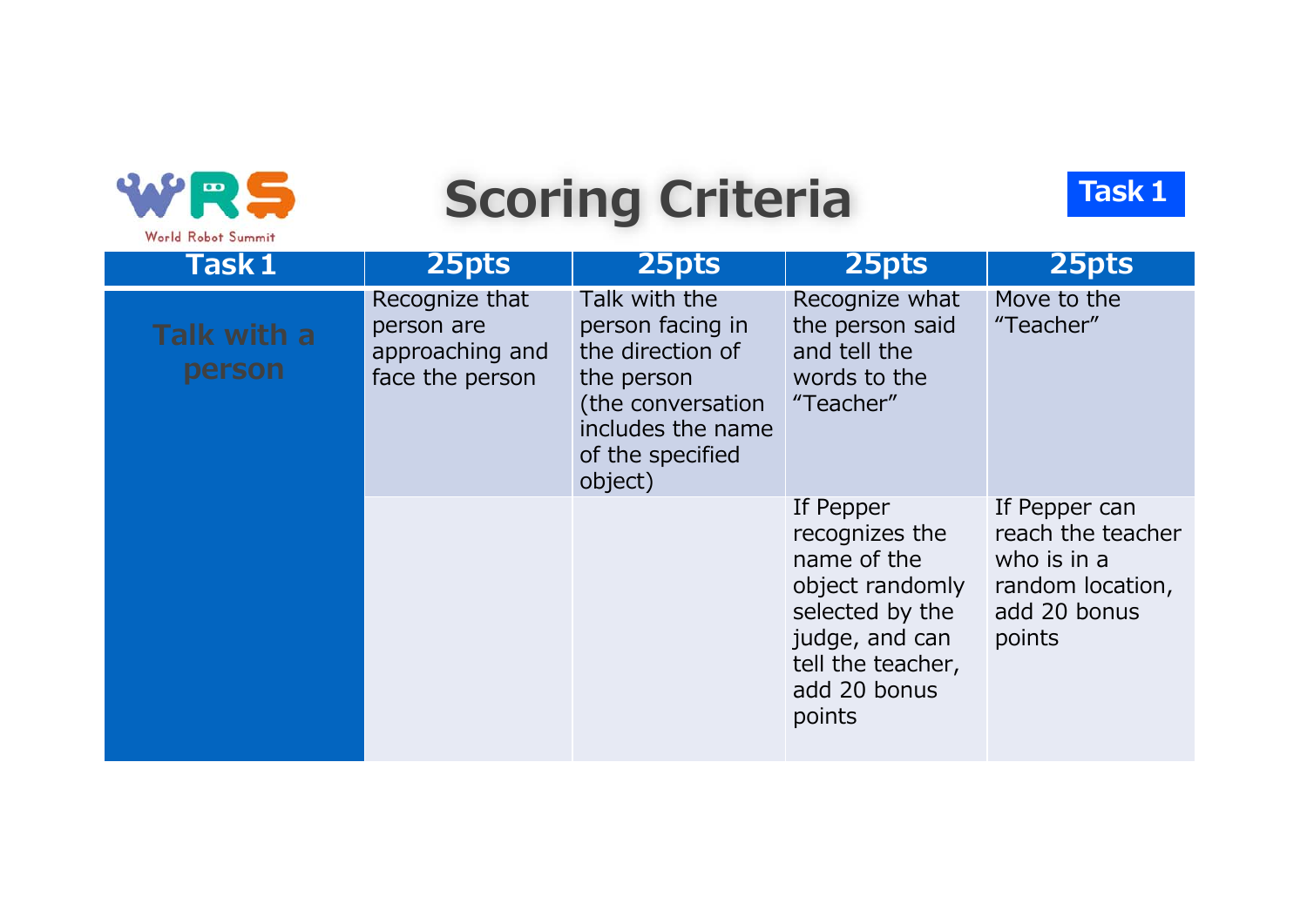

### **Task 2 : Recognize a person's unique information**

**Task 2**

**A person is wearing a T-shirt and raising one hand**

**・Pepper recognizes a human emotion and explains what it saw in one sentence**

**・Pepper recognizes which hand a person is raising and explains it in one sentence**

**・Pepper recognizes the color of the T shirt the person is wearing and explains it in one sentence**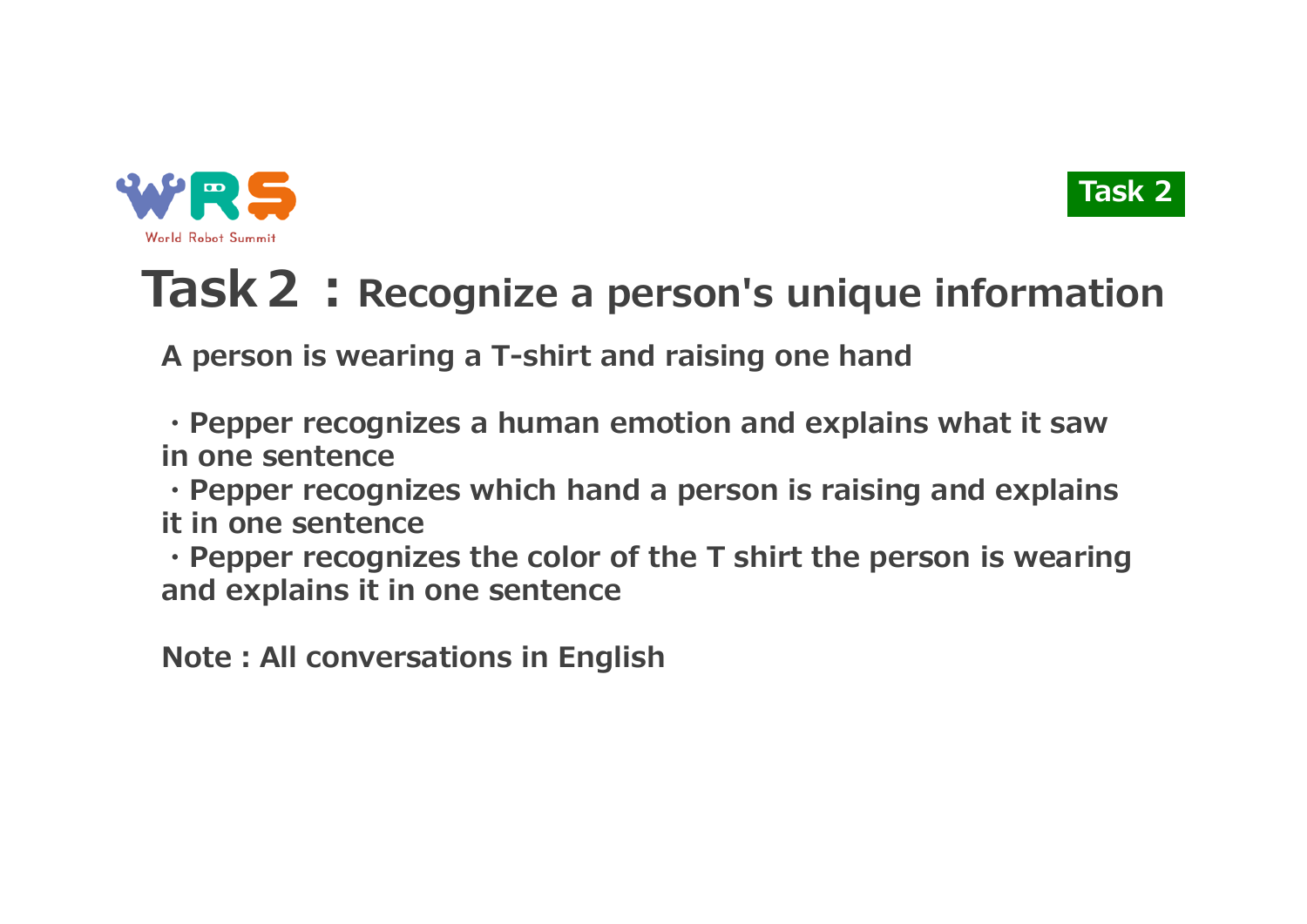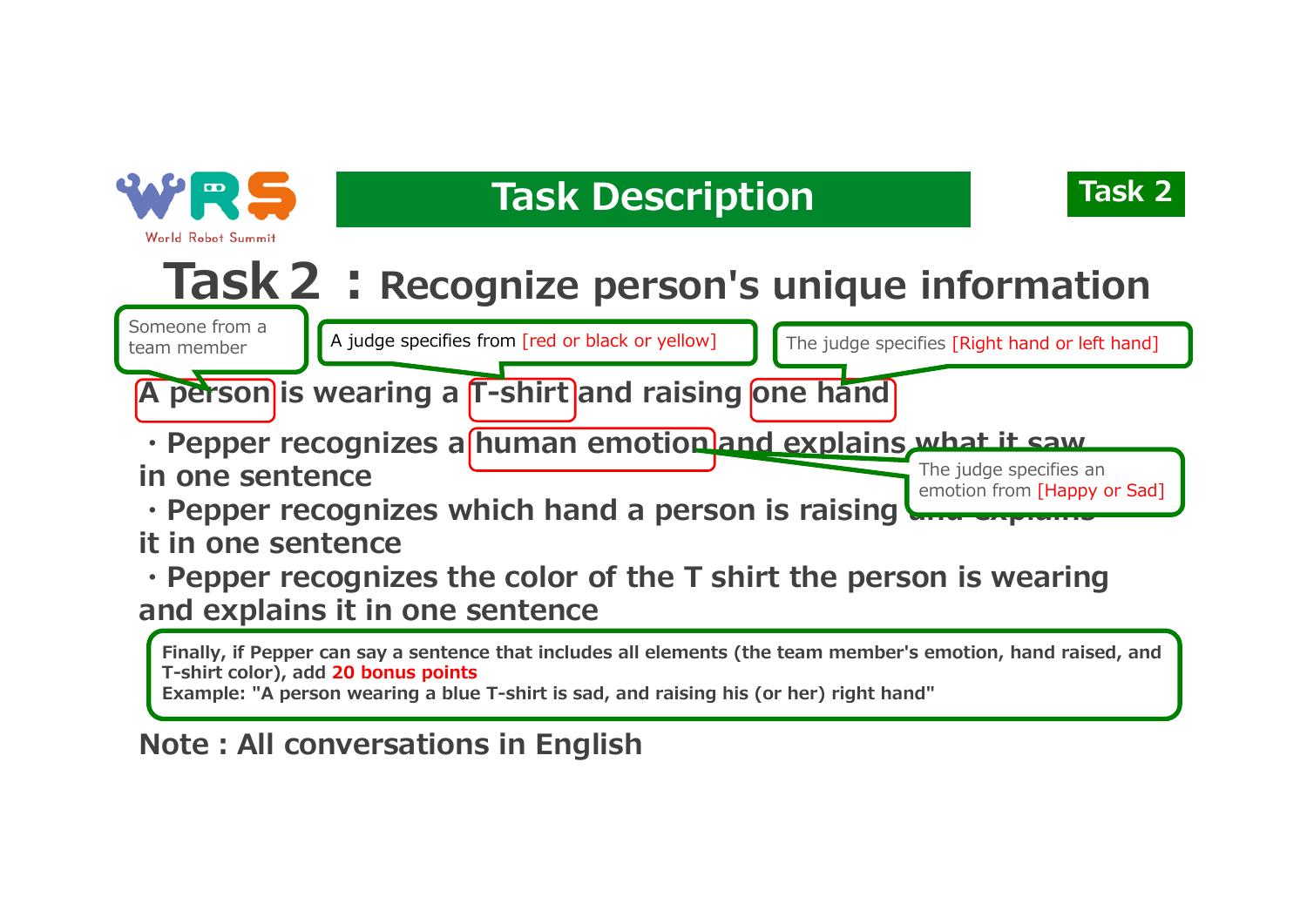

# **Stage description**



#### **-Fill in the hearing sheet-**

**◆Selection of 'Person' to talk to Pepper** Choose from team members

|                | A | В | $\mathsf{C}$ | D                                  | E |
|----------------|---|---|--------------|------------------------------------|---|
| $\mathbf 1$    |   |   |              |                                    |   |
| $\overline{2}$ |   |   |              |                                    |   |
| $\mathbf{3}$   |   |   |              | $\overline{\phantom{0}}$<br>Member |   |
| $\overline{4}$ |   |   |              |                                    |   |

| -Task Settings-                                                                                               |
|---------------------------------------------------------------------------------------------------------------|
| $\mathbb X$ Position of Pepper is fixed to $\lceil$ C3 $\rceil$<br>X Position of a Member is fixed to<br>[D3] |
| • Declare the task                                                                                            |
| · The judge specifies T-shirts color<br>from [Red, Black, Yellow]                                             |
| $\cdot$ The judge specifies an emotion                                                                        |
| [happy] or [sad]                                                                                              |
| $\cdot$ The judge specifies <b>[Right hand]</b>                                                               |
| or [Left hand]                                                                                                |
| $\cdot$ Start the task using the app on                                                                       |
| Pepper's tablet.                                                                                              |
| · Running Task                                                                                                |
| · Declares the end of the task                                                                                |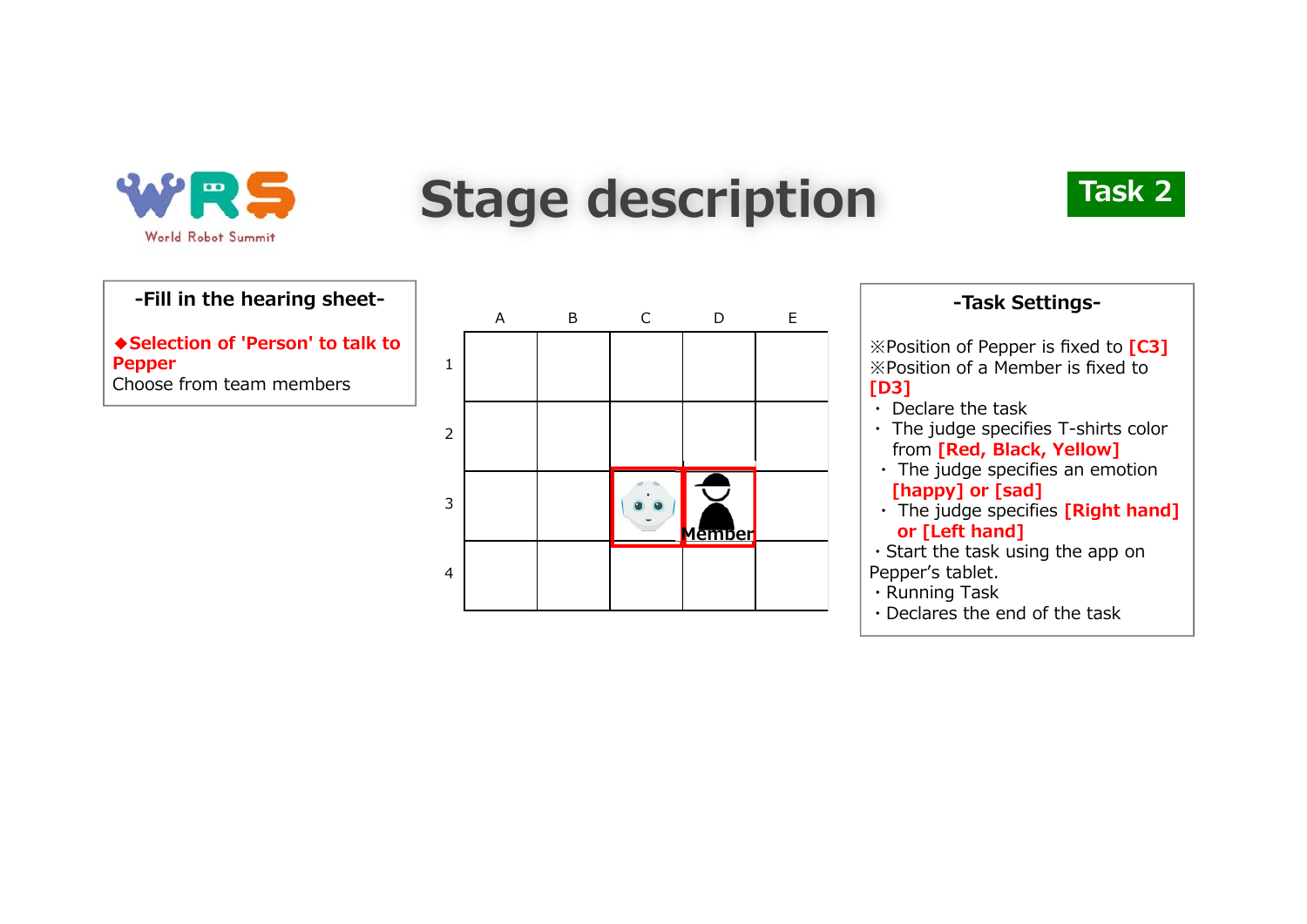

# **Scoring Criteria**



| <b>Task 2</b>                                             | 33 pts                                                                                  | 33 pts                                                                                   | 33 pts                                                                                                                              |
|-----------------------------------------------------------|-----------------------------------------------------------------------------------------|------------------------------------------------------------------------------------------|-------------------------------------------------------------------------------------------------------------------------------------|
| <b>Recognize</b><br>person's unique<br><b>information</b> | Recognize a<br>person's<br>"emotion"<br>correctly and<br>explains it in one<br>sentence | Recognize a<br>person's "hand<br>raised" correctly<br>and explains it in<br>one sentence | Recognize a<br>person's "T-shirts<br>color" correctly<br>and explains it in<br>one sentence                                         |
|                                                           |                                                                                         | 1 bonus point if you can do all three items                                              |                                                                                                                                     |
|                                                           |                                                                                         |                                                                                          | Explains a<br>sentence that<br>includes all<br>elements<br>(emotions, hand<br>raised, and T-shirt<br>color), add 20<br>bonus points |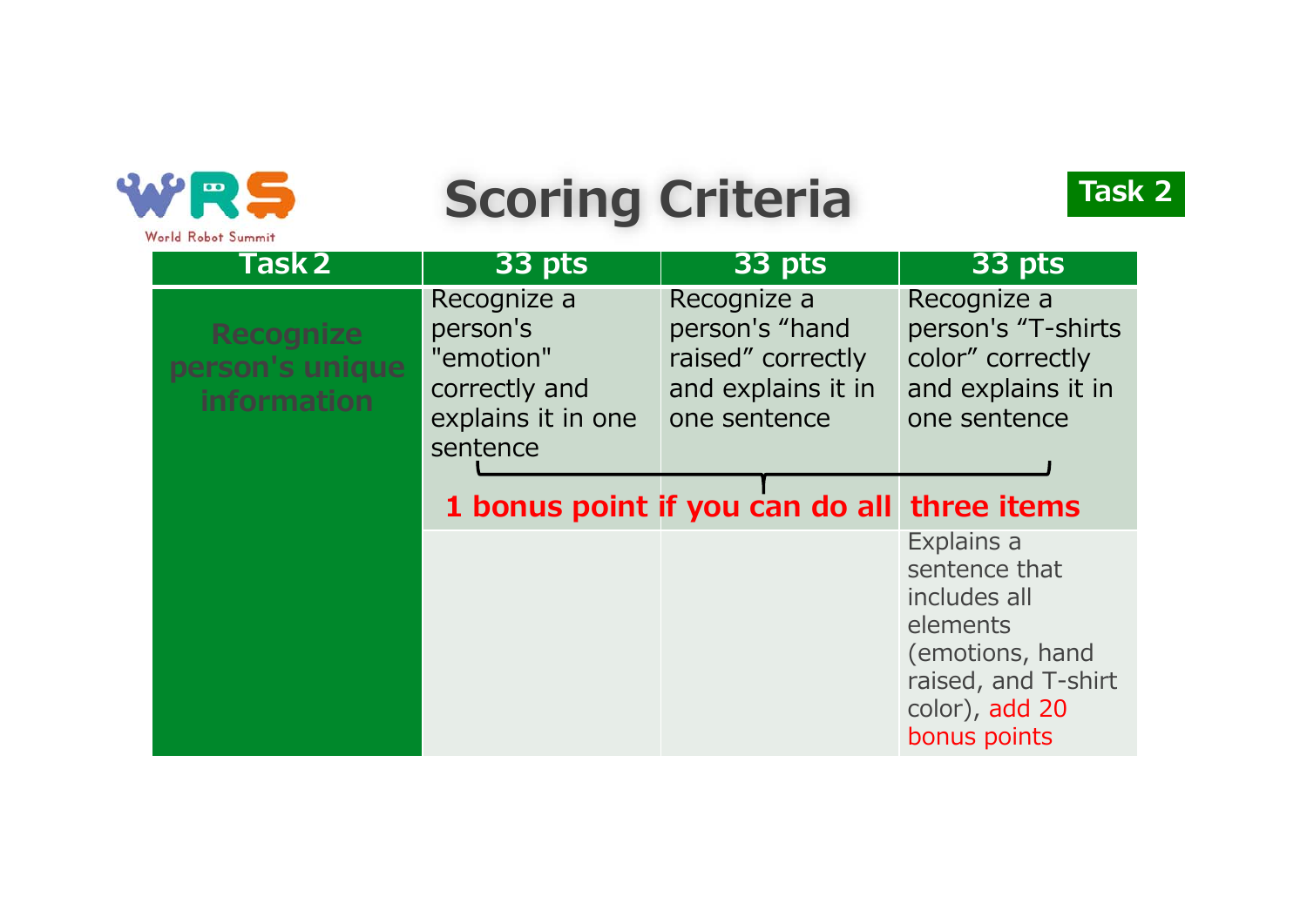



### **Task 3: Recognize alphabets**

**・Pepper approaches the leftmost letter sign, recognizes the letter and reads it**

**・Pepper approaches the letter sign in the middle, recognizes the letter and reads it**

**・Pepper approaches the rightmost letter sign, recognizes the letter and reads it**

**・Finally, Pepper speaks the three recognized alphabets as one word.**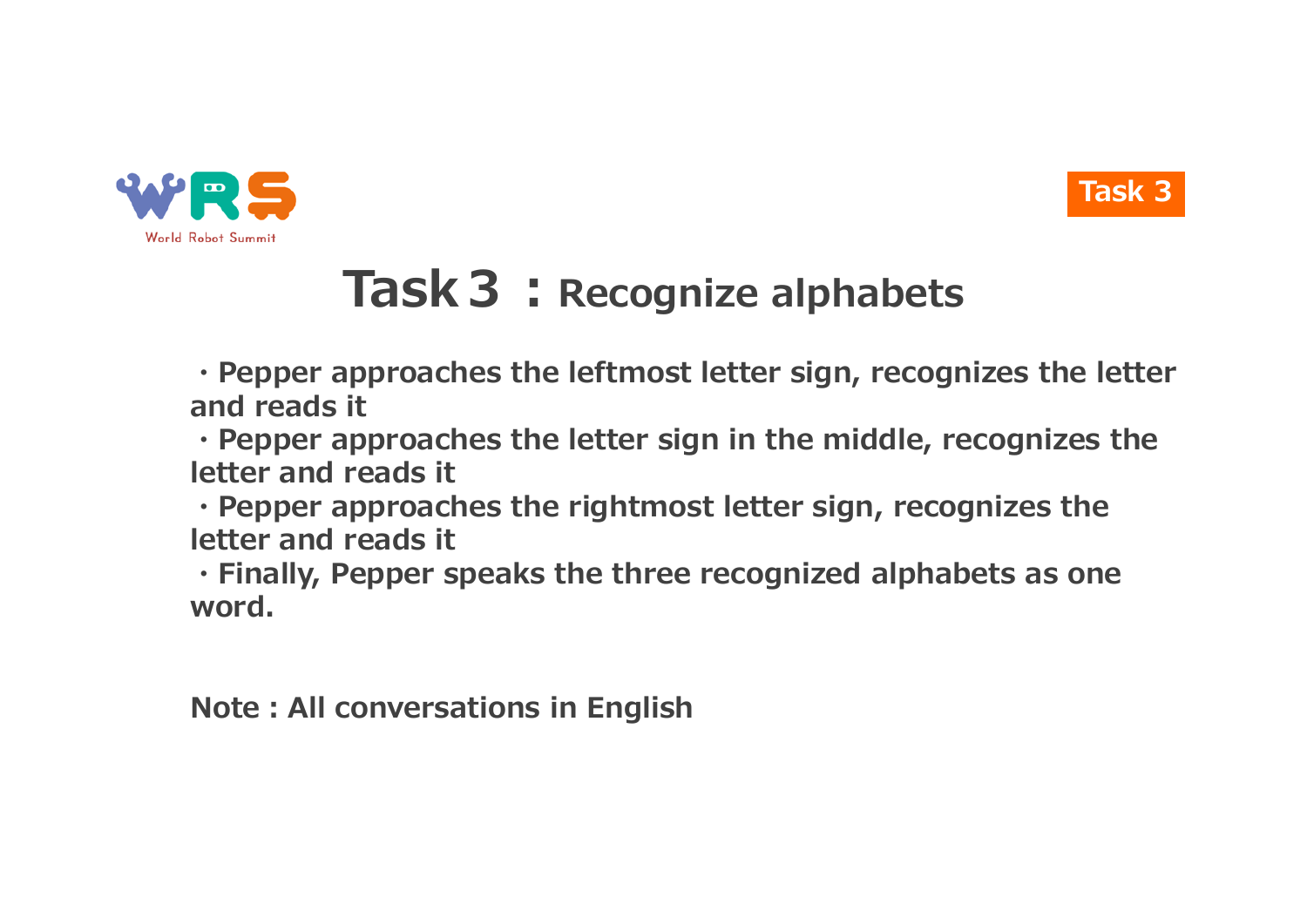

#### **Task Description Task 3**



### **Task 3: Recognize the letters of the alphabet**

The judge sequentially specifies three alphabets which become words from "A, C, E, N, S, T"

**• Pepper approaches the leftmost letter sign, recognizes the letters and reads it**

**・Pepper approaches the letter sign in the middle, recognizes the letters and reads it**

**・Pepper approaches the rightmost letter sign, recognizes the letters and reads it**

**・Finally, Pepper speaks the three recognized alphabets as one word.**

**If Pepper can also display the word on the tablet, add 20 bonus points**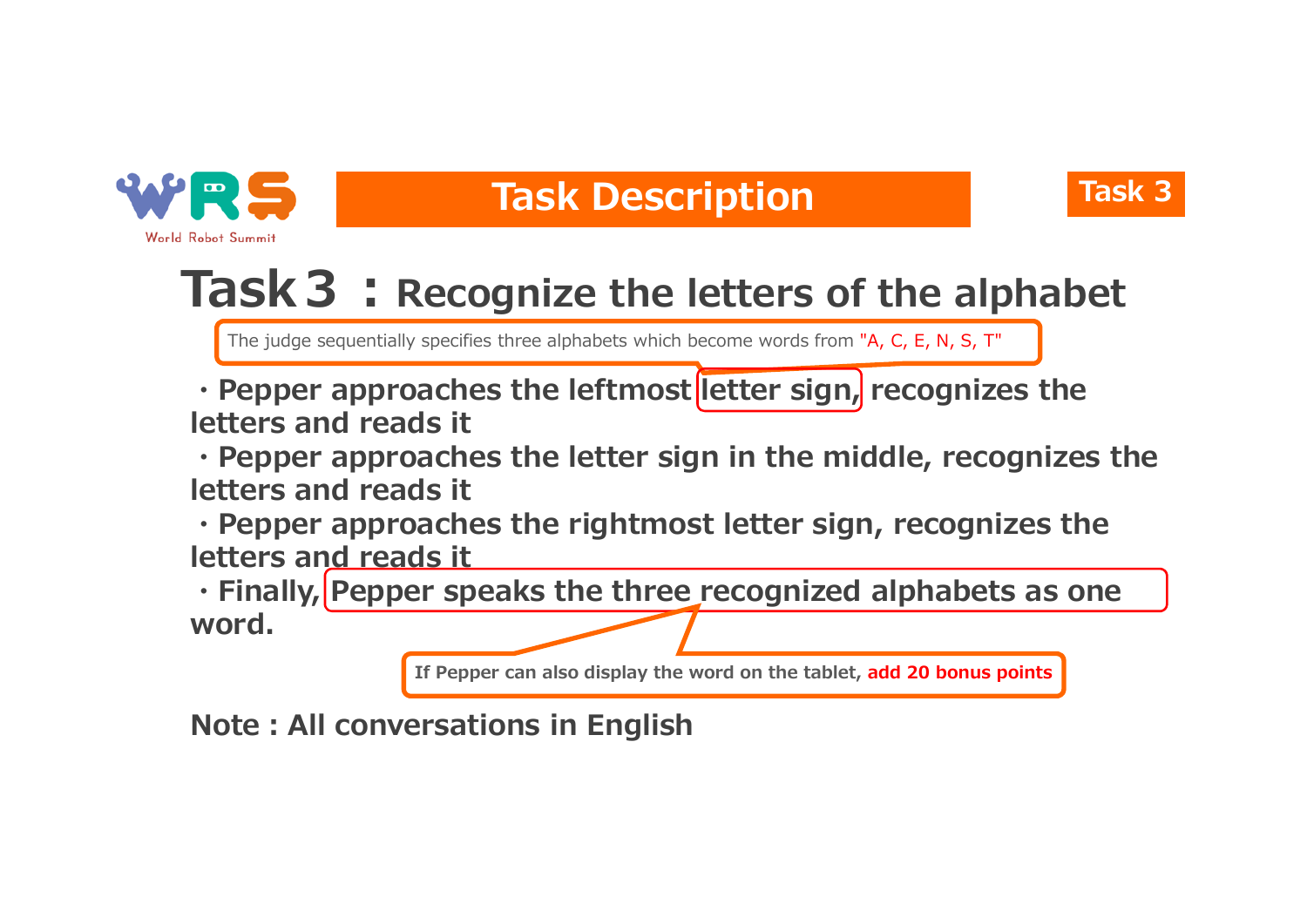

### **Stage description**



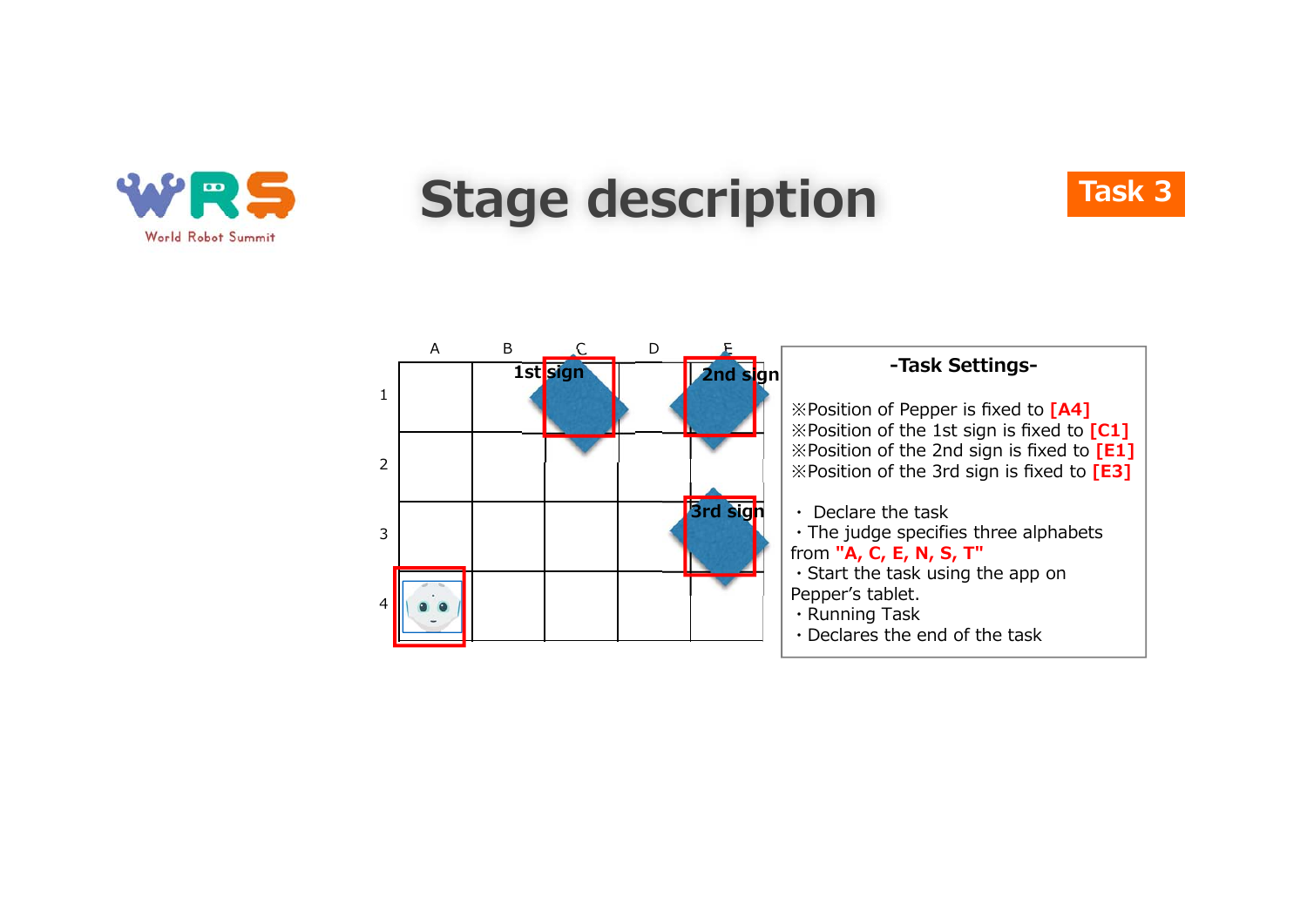

# **Scoring Criteria**



| Task <sub>3</sub>             | 25 pts                                    | 25 pts                                     | 25 pts                                    | 25 pts                                                       |
|-------------------------------|-------------------------------------------|--------------------------------------------|-------------------------------------------|--------------------------------------------------------------|
| <b>Recognize</b><br>alphabets | Recognize and<br>read the first<br>letter | Recognize and<br>read the<br>second letter | Recognize and<br>read the third<br>letter | Speaks the<br>three letters<br>alphabets as a<br>word        |
|                               |                                           |                                            |                                           | Display the<br>word on the<br>tablet, add 20<br>bonus points |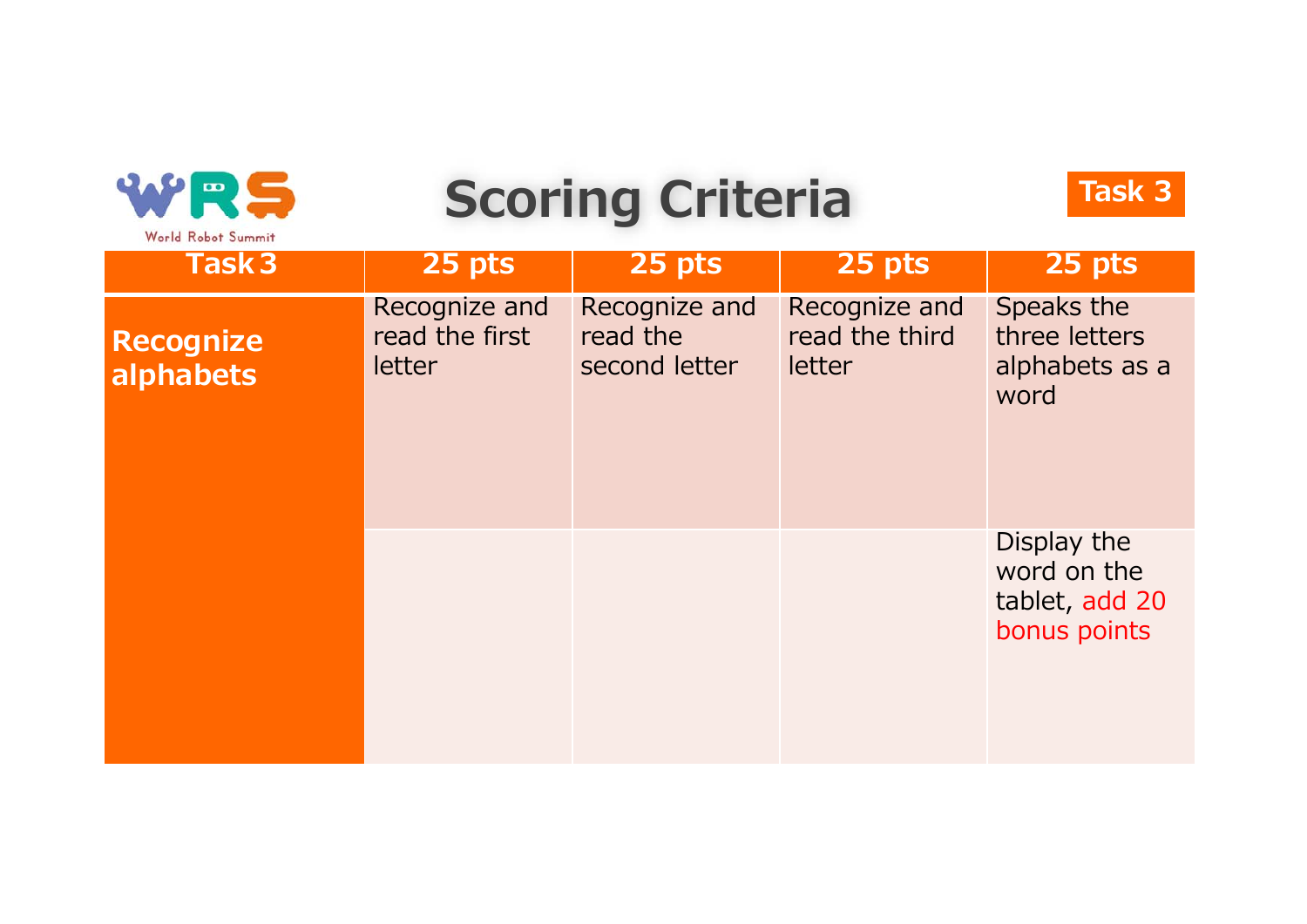



### **Task4: Move Pepper to three locations**

- **・A person guides Pepper to the yellow panel**
- **・Pepper leads the person and moves to the blue panel**
- **・The person orders Pepper "Go to the place near the red ball", and Pepper says "I understand" or "OK" and so on.**
- **・Pepper looks for the red ball and moves to the ball by itself.**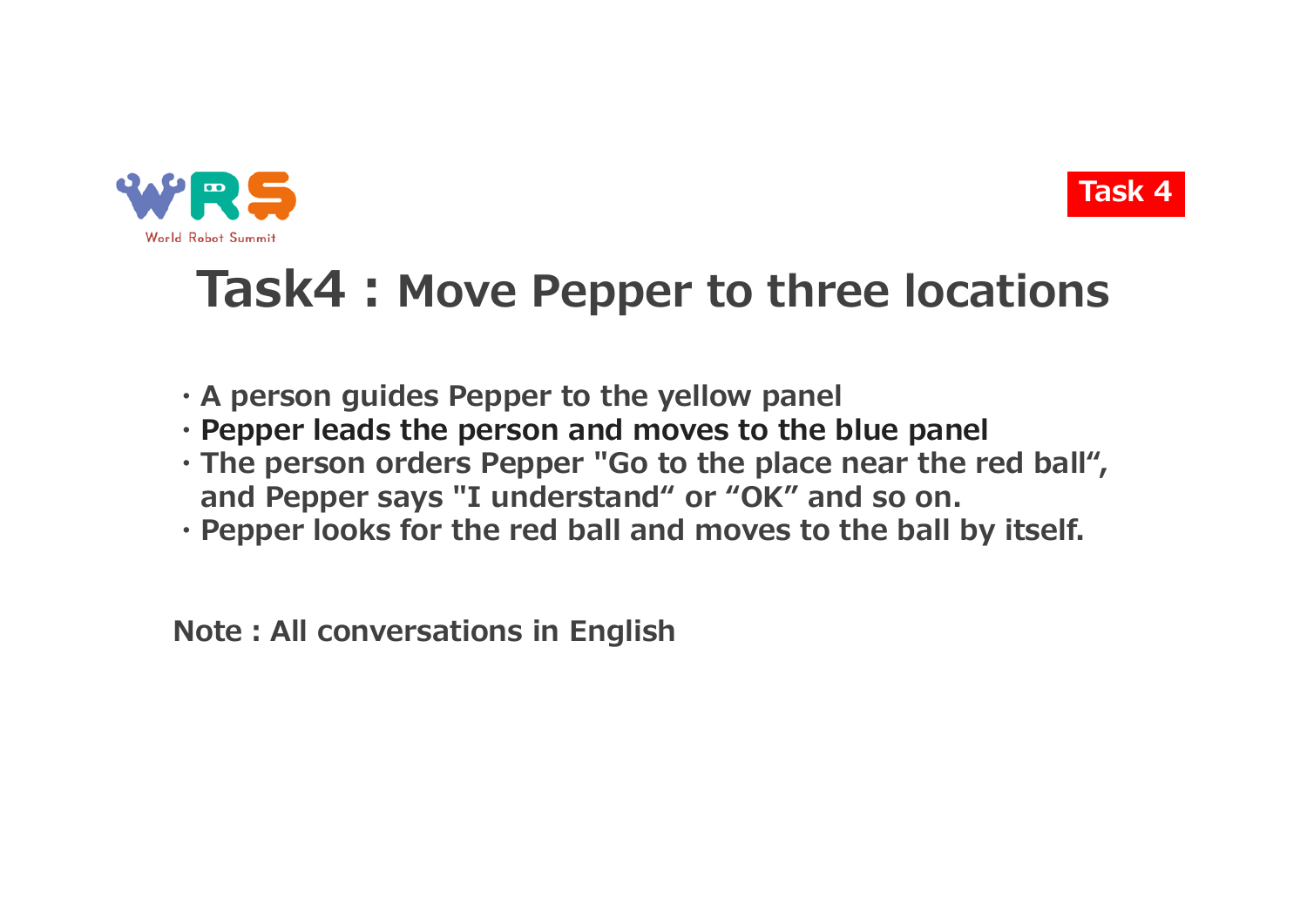

### **Task Description Task 4**



Fixed to **[A1]**

### **Task4︓ Move the Pepper to three locations**

Someone from a team member

Pepper's starting location is specified **randomly** by the judge

- · A person guides Pepper to the yellow panel-
- **・Pepper leads the person and moves to the blue panel**  Fix to **[D3]**
- **・The person orders Pepper "Go to the place near the red ball", and Pepper says "I understand" or "OK" and so on.**
- Pepper looks for the red ball and moves to the ball by itself.

・The position of the red ball is specified by the judges from **[B1] [C1] [D1] [E1]**, and the red ball will be placed on the floor at the center of the back line at the specified frame ・Pepper is in the specified frame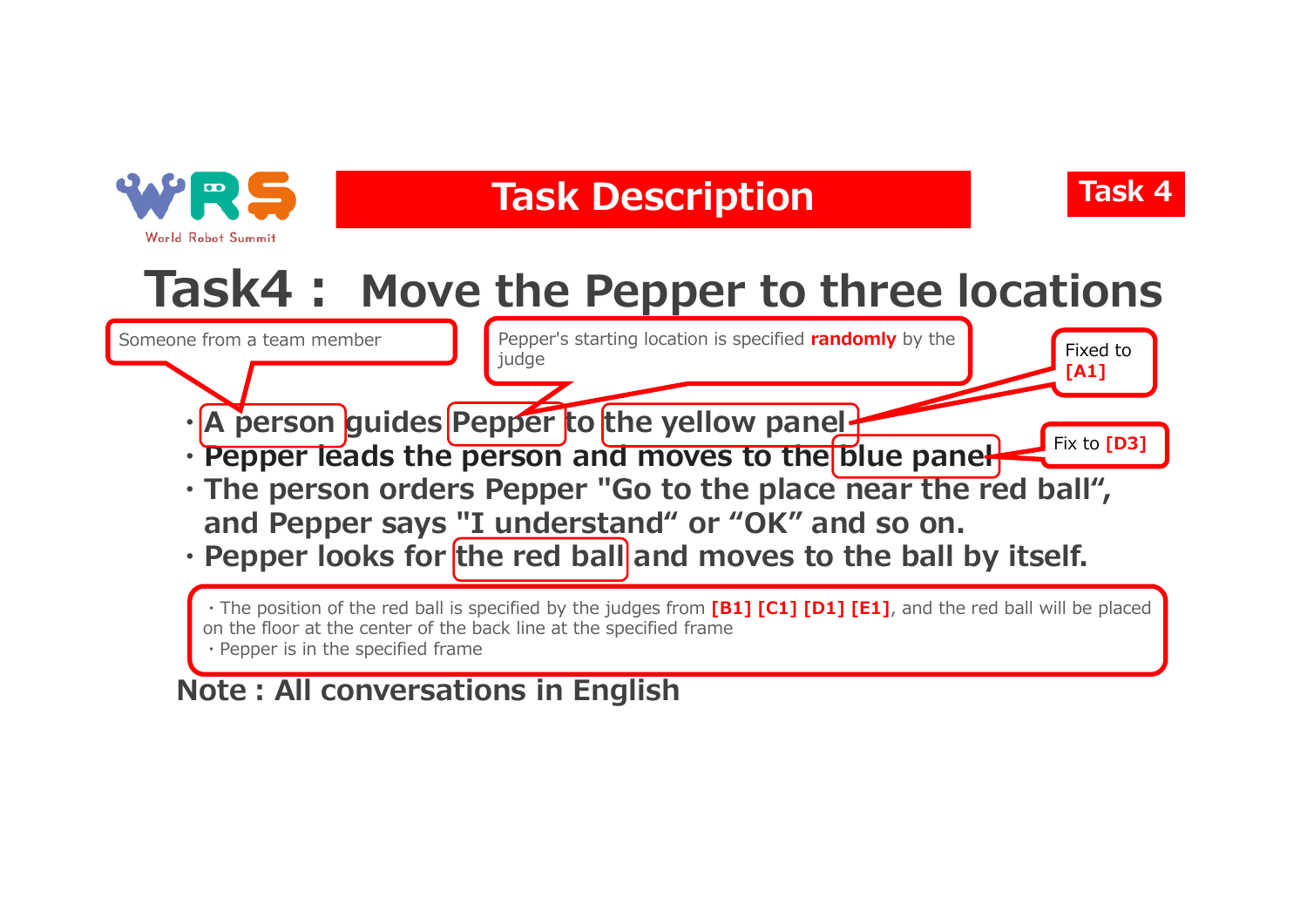

## **Scoring Criteria**



| Task <sub>3</sub>                                  | 25 pts                      | 25 pts                    | 25 pts                                            | 25 pts                                                  |
|----------------------------------------------------|-----------------------------|---------------------------|---------------------------------------------------|---------------------------------------------------------|
| <b>Move Pepper</b><br>to three<br><b>locations</b> | Move to the<br>Yellow panel | Move to the<br>Blue panel | Recognize<br>what the<br>person said<br>and reply | Move to the<br>frame where<br>the red ball is<br>placed |
|                                                    |                             |                           |                                                   |                                                         |